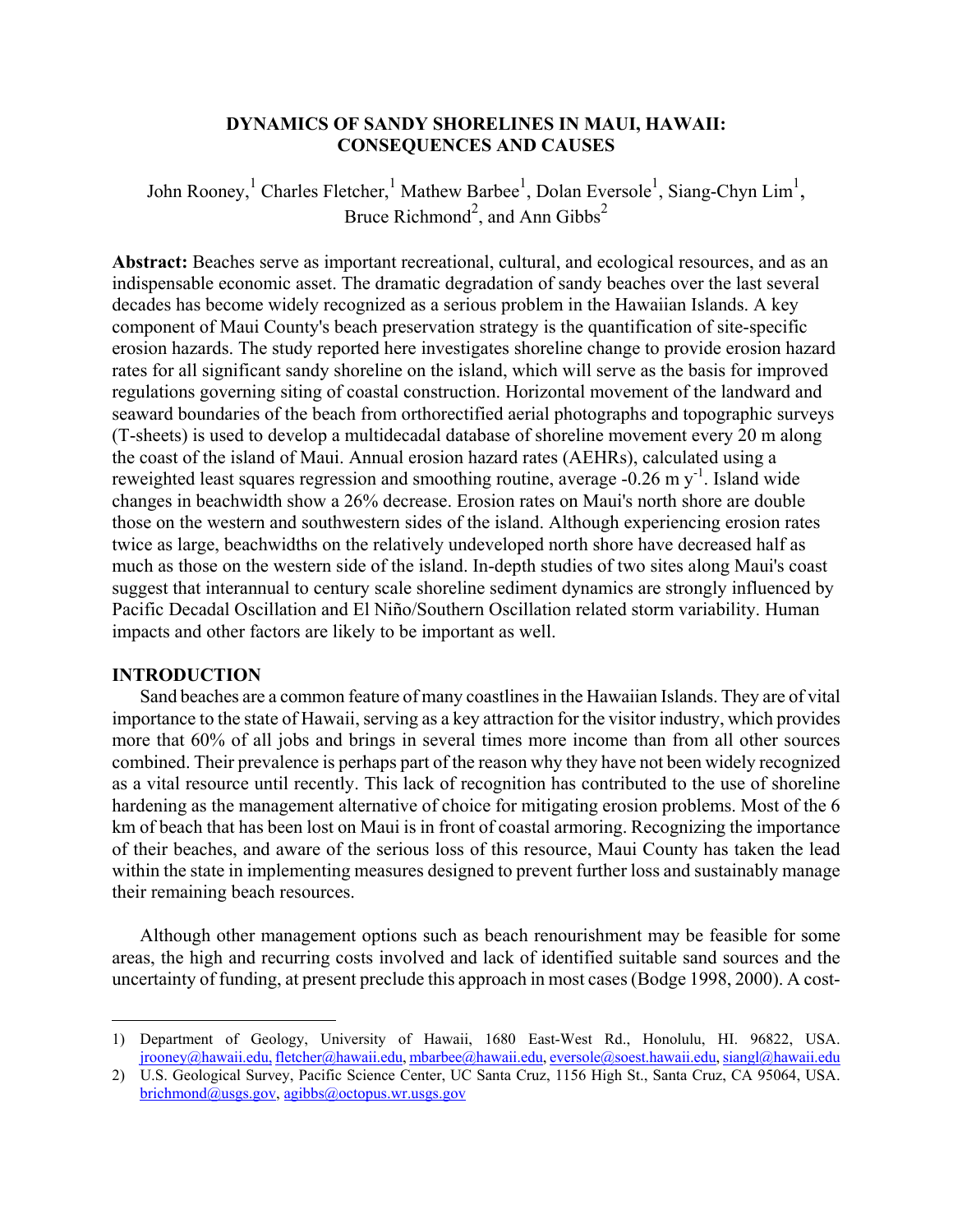effective way for Maui and other counties to protect many of their beaches is with a policy of adaptation and avoidance, altering development patterns to allow natural erosion/accretion cycles to continue without interference. Such a policy requires that erosion hazard zones are identified so that human activities there may be modified to avoid future damage to the beach as well as to reduce homeowner hazard expense (Bay and Bay, 1996; Fletcher, 1998). Accordingly, the Maui Planning Department (MPD) commissioned the present study to quantify historical shoreline change and identify erosion hazard areas.

### **Physical Setting**

Sandy beaches on Maui are composed of variable percentages of coralline algae, foraminifera, coral, mollusc and echinoderm fragments, with volcanic grains generally contributing a minor fraction to the total volume (Rooney, 2002). The largest reservoirs of beach sand, in Maui and other Hawaiian Islands, are typically found on the coastal plains, where they were deposited during a period of (~2 m) higher than present sea level approximately 2,000 to 4,000 years ago (Calhoun and Fletcher, 1996; Grossman and Fletcher, 1998; Harney et al., 1999). Hawaiian beaches are the exposed and eroding edge of these coastal plain deposits. Beach dynamics dominated by longshore transport characterize Hawaiian littoral systems (Calhoun et al., 2002; Eversole, 2002; Norcross et al., 2002; Rooney, 2002). Although the amount of sand released by erosion from coastal plain sediments to the beaches is relatively small compared to annual longshore sediment fluxes, it is the primary source of material for maintaining long-term sediment budgets on Hawaiian beaches (Harney et al., 1999, Rooney and Fletcher, 2000).

Hawaiian littoral sediment dynamics are largely driven by four types of seasonal waves (Figure 1). These include North Pacific swell, originating with storms in the North Pacific, generally



between

Fig. 1. Directional range of seasonal waves affecting Hawaiian beaches.

October and April with typical significant wave heights and periods of 1.5 to 6 m and 12 to 20 seconds. Trade wind waves occur about 70% of the time, particularly in the summer months of May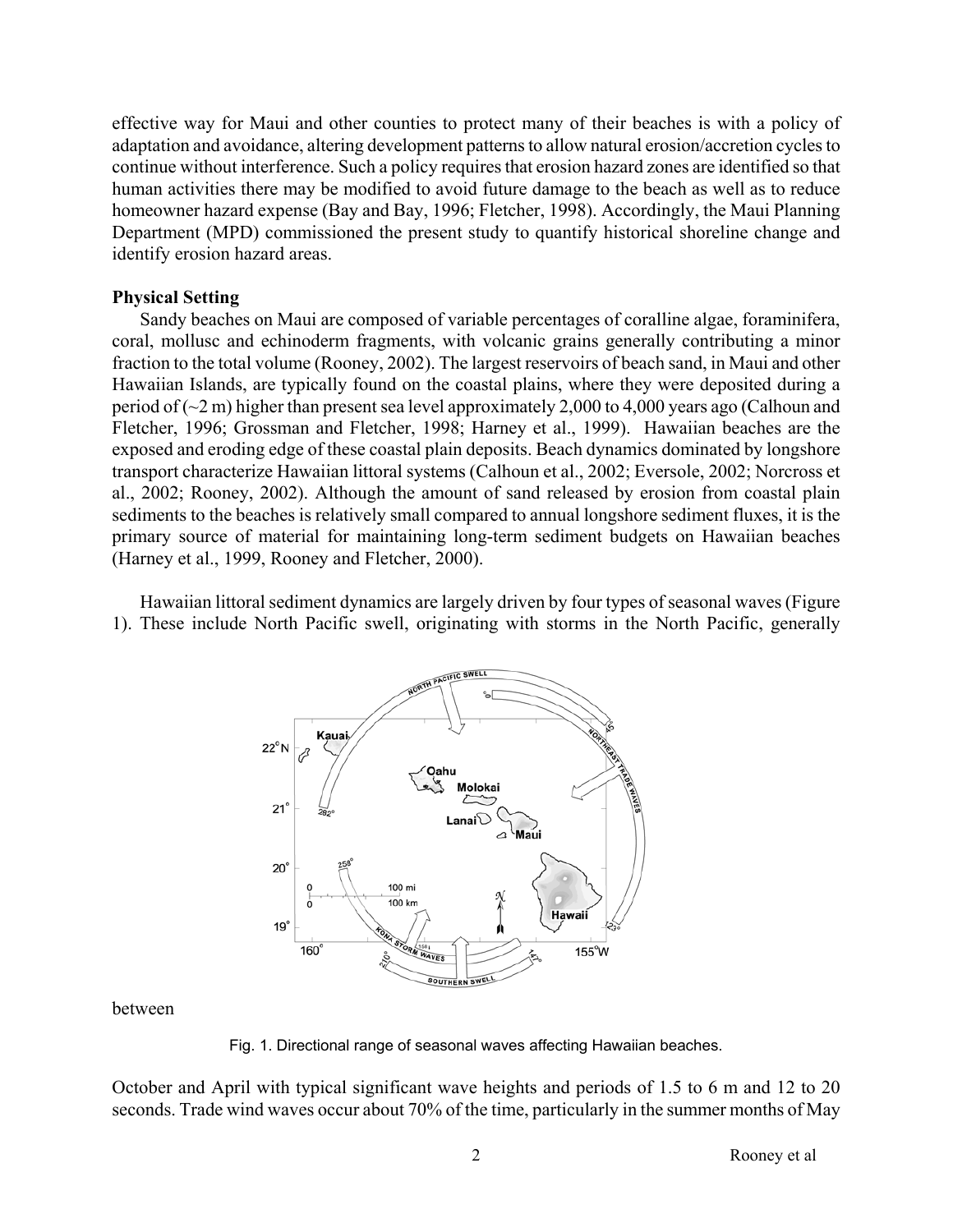through September, with heights and periods of <1 to 3 m and 6 to 8 seconds. South swell, generated by distant southern hemisphere storms, also occurs during the summer, typically with heights of <1 to 3 m and periods of 12 to 20 seconds. Kona storms occur occasionally during the winter months, generating waves 3 to 6 m high with 6 to 10 second periods, and frequently accompanied by strong winds from the southwest. Hurricane and tsunami waves occur less predictably, although the hurricane season in Hawaii is generally considered to run from about April through November.

#### **METHODS**

The primary source of historical shoreline positions is aerial photographs. Photographs are vertical, survey quality and generally of 1:12,000 or larger scale for contact prints. A series of photographs also needs to cover enough distance along the shoreline to include an adequate number of ground control points (GCPs) to ensure accurate orthorectifcation. Photographs meeting these criteria are available for 1949, 1960, 1963, 1975, 1987, and 1988. We contracted for a new series of photographs of the entire sandy shoreline in 1997, and for the north shore only in 2002. Photos were scanned at 500 dpi (600 dpi for black and white images) to produce the desired ground resolution of 0.3 to 0.5 m. The 2002 series has a scale of 1:19,500 but were provided in digital format at 2000 dpi thereby maintaining the same ground resolution.

### **Orthorectification**

Methods used in the study have evolved through time as new technologies have become available. In the current iteration, an orthorectified set of aerial photomosaics is obtained from commercial sources to use as base imagery. With position and orientation systems (POS) that integrate differential GPS and inertial technology, motion of aerial camera systems can be quickly and accurately compensated. This technology, in conjunction with digital elevation models (DEMs) and limited numbers of ground control points, is resulting in reasonably economical orthophotomosaics, with horizontal accuracies of 0.5 m to 2.5 m, becoming available in Hawaii.

The base imagery is used to pinpoint the horizontal position and elevation of clearly identifiable natural or cultural features on the ground to be used as GCPs. The shoreline is divided into map areas typically extending between three to seven photo frames in the alongshore direction. Within a single map area, the GCPs are labeled on each photo. We use the aerial orthorectification module from PCI Geomatics, Inc. and USGS 10 m DEMs to orthorectify all the photos covering a map area. Orthorectified images are mosaicked together to produce a shore parallel orthorectified photomosaic constituting the map area.

## **Shoreline Change Reference Feature**

We track movement of the toe of the beach to measure changes in historical shoreline position . The toe, also designated as the crest of the step or base of the foreshore, represents the approximate position of mean lower low water (MLLW) (Bauer and Allen, 1995). The toe of the beach is the preferred shoreline change reference feature for several reasons. Studies indicate that Hawaiian beaches are dominated by longshore rather than cross-shore seasonal profile changes, suggesting that the toe provides an accurate representation of the volume of sand under the profile. (Eversole, 2002; Norcross, 2002; Rooney, 2002). The high visual reflectivity of Hawaiian carbonate beaches tends to mask the visual prominence of other types of reference features such as the wet-dry line, the water line and the high-water line, especially in historical black and white aerial photos that are acquired as contact prints rather than higher resolution diapositives. A high degree of water clarity in Hawaiian waters however does allow the delineation of the beach toe during onscreen digitizing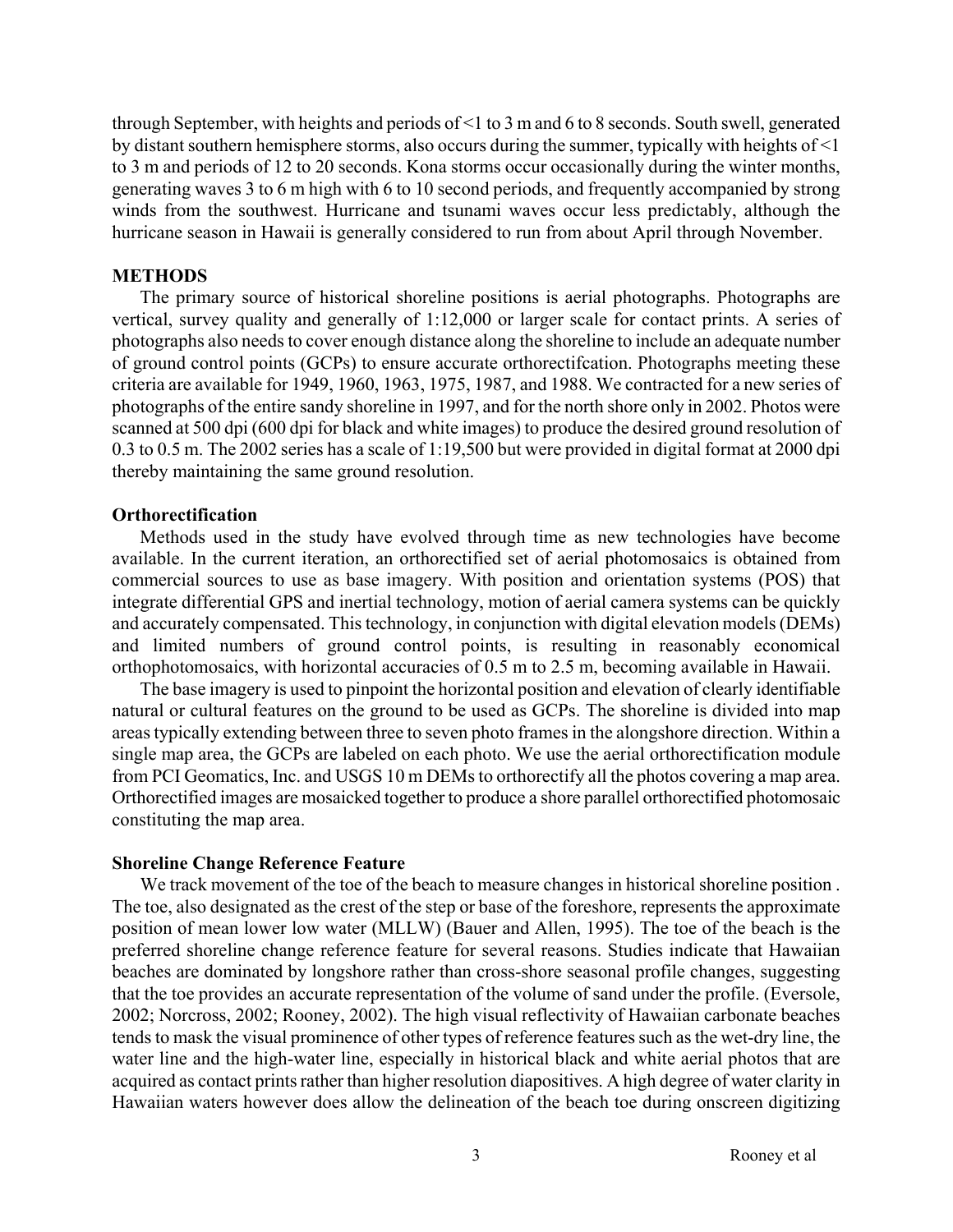activities. We use the toe of the beach as a relatively stable natural feature that is readily obtained from historical materials and accurately reflects long-term erosional and accretional beach movement.

The vegetation line on the other hand is cultivated on all developed beaches and does not represent the natural movement of the shoreline. However, we define the vegetation line as the landward boundary of the beach and digitize this feature, as well as the shoreline, or seaward beach boundary. This provides the means to track both shoreline movement and beachwidth, defined as the horizontal, shore-normal distance between the two boundaries.

### **T-Sheets**

Using aerial photos, the record of historical changes to sandy shorelines can be extended to 1949 for most of Maui. To increase the period covered by this study we also include shorelines taken from NOS topographic or hydrographic surveys (T-sheets or H-sheets). Georectified digital files of inked T-sheets and H-sheets were provided for this project by the NOAA Coastal Services Center, in scales of 1:2,500, 1:5,000, 1:10,000 and 1:20,000. Shorelines were digitized on-screen from the files provided. We test the accuracy of a T-sheet shoreline by comparing the position of erosion-resistant basalt headlands, piers and other stable features from survey shorelines against orthorectified base imagery. Although most survey shorelines are accurately located, two were rejected as unusable based on this test. Our results indicate that, except in the instances mentioned above, T-sheets we have used meet or exceed the national map accuracy standards of  $+10.4$  m for 1:20,000 T-sheets,  $\pm 8.5$  m for 1:10,000 T-sheets and  $\pm 3$  m for 1:5,000 T-sheets.

Survey shorelines delineate the position of mean high water (MHW). Since we use the toe of the beach as the shoreline change reference feature, the survey shoreline must be migrated to the contemporaneous position of the toe in order to reduce the positional uncertainty of our analysis. We migrate survey shorelines landward a distance equal to the median horizontal distance between the toe and MHW from a five-year data set of semiannual beach profiles (Gibbs et al., 2002; <http://geopubs.wr.usgs.gov/open-file/of01-308/>) from twenty-seven beaches on Maui. Where shoreline movement is calculated on beaches lacking profile data, an offset is used from the nearest appropriate site experiencing similar littoral processes. In a few cases, such as along a few cobble beaches not represented in the beach profile database, the median offset of the toe and position of MHW was estimated from the earliest aerial photograph of the area. It is assumed that since the photographs used for this purpose precede the development of almost all coastal armoring, this is a reasonably reliable estimate.

#### **Shoreline Change Rates**

The position of each historical shoreline and vegetation line is measured from an arbitrarily located offshore baseline, on transects spaced approximately every 20 m along the coast. Data tables of shoreline position and date are collected for analysis at each transect and used to calculate rates of change. We calculate two types of shoreline change rate: the end-point rate (EPR) and AEHR. The EPR is a simple measure of rate of change between the earliest shoreline, usually the 1900 or 1912 T-sheet and the 1997 or 2002 shoreline vectors. The AEHR is calculated using a reweighted least squares (RLS) regression for each transect, followed by the application of a smoothing routine.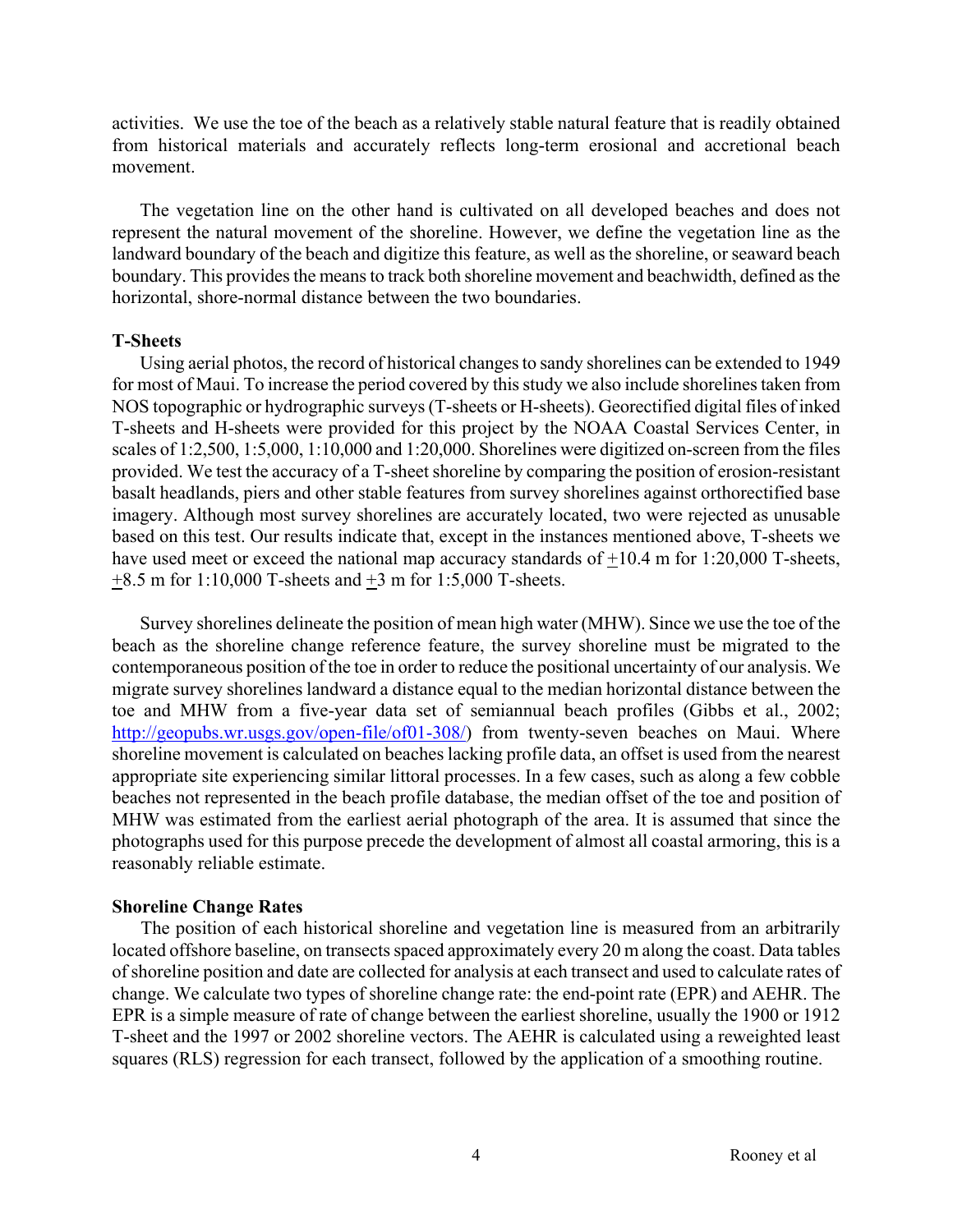Considerable debate in recent years has failed to produce consensus on the best method for predicting future shoreline positions and the point has been made that no single method may be the best in every situation (Foster and Savage, 1989; Honeycutt et al., 2001). Linear regression has been found from multiple studies to yield overall better results than most other methods (e.g. Fenster et al., 1993; Crowell et al., 1997; Galgano et al., 1998; Honeycutt et al., 2001).

A standard least squares (LS) regression however, is particularly susceptible to clustered data and outliers, which may completely distort the true long-term trend of shoreline behavior (Dolan et al., 1991; Fenster et al., 1993). In Hawaii, additional problems inherent in predicting erosion hazard areas include limited availability of historical data (typically 6 to 9 shorelines) and exposure to widely varying wave conditions on different sides of a single island. Because storms and tsunamis tend to impact shorelines on one side of an island at a time, not all beaches experience all events. Because Hawaiian littoral systems tend to be dominated by longshore rather than cross-shore dynamics, different areas within a single littoral cell may respond quite differently to a major wave or storm event. The temporal distribution of historical shorelines and varying responses to wave event forcing lead to considerable scatter and clustering of Hawaiian shoreline position data.

Given the susceptibility of the LS regression to these problems, we know that it will often yield misleading results, at least in Hawaii. A method is needed to accurately identify long-term behavior that will be minimally distorted by shoreline positions that are non-representative of the true trend. To meet this need we have adopted the RLS regression technique. This two-part method uses a least median of squares (LMS) regression, which is able to accurately identify the trend dictated by the majority of the data up to the point at which 50% of the data is outlying (Rousseeuw and Leroy, 1987). Points lying off the trend dictated by the LMS regression are given a weight of zero, while other points are given a weight of one. It is important to note that points with a weight of zero are not considered "bad" data. They are only identified, within the context of other shoreline positions from that same measurement transect, as being non-representative of the trend described by the majority. An LS regression is then fit to the weighted data set, allowing calculation of an accurate trend as well as the application of the wide range of statistical tests, which have been developed for this regression.

Although the RLS regression correctly identifies the trend much more reliably than does an LS regression, one shortcoming is that small differences in shoreline positions from one transect to the next can result in the selection of different years of data to be included in the regression. This may produce sudden jumps in the alongshore distribution of erosion hazard rates. Alongshore smoothing of erosion rate data has been recommended as a means to minimize random variability between measurement locations (Foster and Savage, 1989; Dolan et al., 1991). It can also be utilized to reduce the measurement time interval needed to accurately determine the trend (National Academy of Sciences, 1990; Crowell et al., 1993). To minimize the variability encountered within short segments of coastline due to random variability, we apply an alongshore smoothing technique over five adjacent shoreline change measurement transects, or 100 m of shoreline. The scheme used is similar to and based on that used in Ohio to help manage coastal erosion on Lake Erie (Guy, 1999). It is a center-weighted five-point moving average, with the weighting for each group of transects being 1,3,5,3, and 1. However, approaching a rocky headland or other boundary, our scheme truncates, so that when the moving average is one transect to the left of a boundary the weights will be 1,3, 5, and 3 (Figure 2). At the transect adjacent to the boundary the weights will be 1,3, and 5.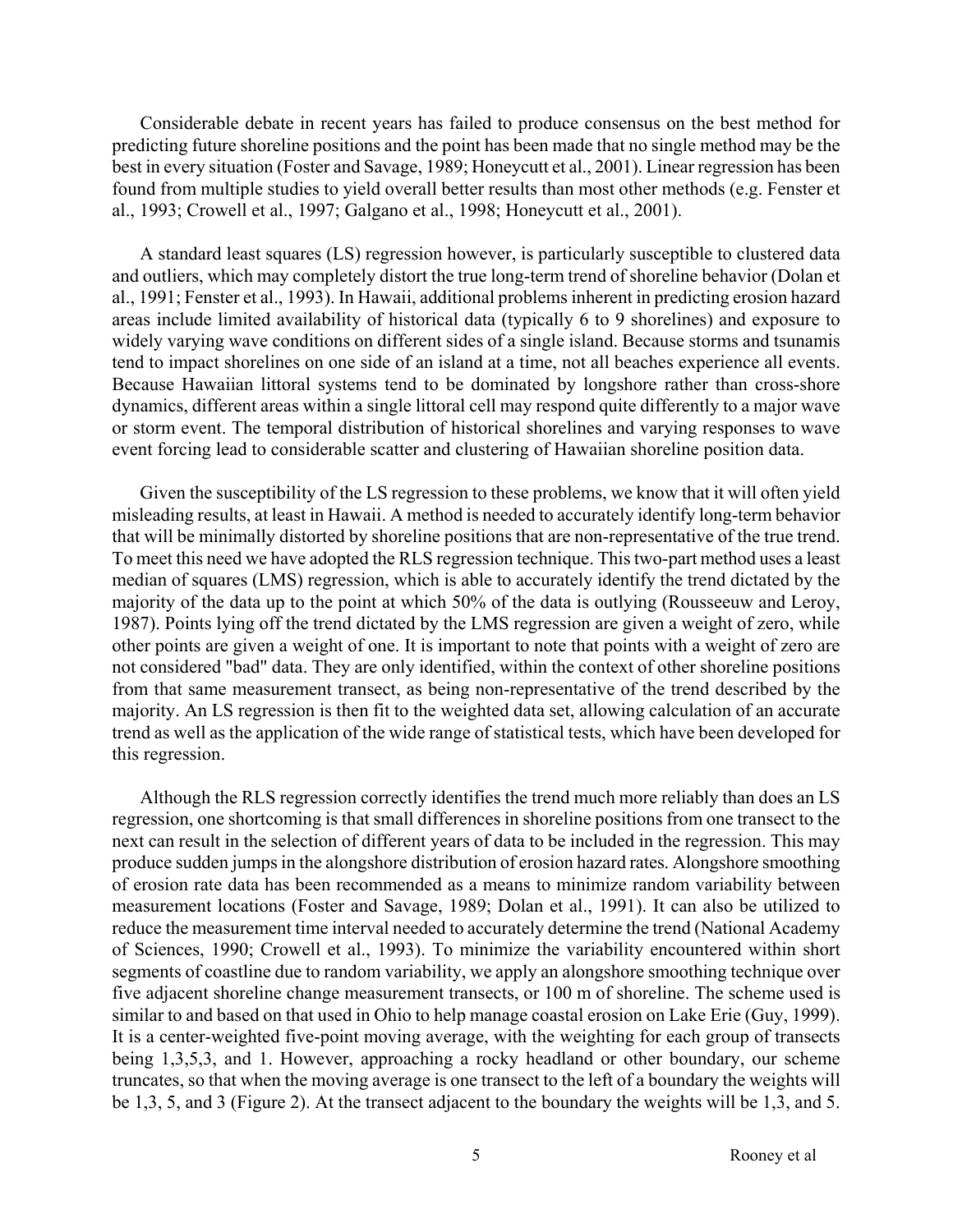This approach appears to function well on Hawaiian shorelines, removing spikes in the erosion rates without unduly distorting them.



Fig. 2. Alongshore smoothing procedure. Weighting factors are multiplied by the RLS erosion rate of the appropriate transect, summed, and normalized by the sum of weighting factors to determine the AEHR.

### **Uncertainty**

Several sources of uncertainty impact the accuracy of historical shoreline positions and shoreline change rates. Tidal uncertainty is estimated at 3.0 m, based on measurements of the maximum displacement of the beach toe at multiple locations over the course of a spring tidal cycle. The seasonal uncertainty is defined as the difference in toe position as measured in a winter 1988 aerial photograph compared to a summer 1987 aerial photograph of the same coast. These photos are available for almost all Maui study sites and a measurement is calculated for every beach in the study. Seasonal uncertainty is usually the single largest source of uncertainty, with a mean value of 8.6 m and ranging from a single extreme measurement of 20 m to a minimum of 3 m.

Measurement uncertainty is also estimated. For photos, it is related to the orthorectification process and onscreen delineation of the shoreline reference feature. The orthorectification software calculates root mean square (RMS) errors from measures of the misfit between points on a photo and established GCP's, and typically ranges from 0.5 to 3 m. Digitizing errors are estimated from the mean of the absolute value of differences between multiple digitization of the same stretch of shoreline. Uncertainty estimates associated with plotting on surveys are 5 m, and with accurately picking the shoreline from aerial photos are 2 m. Error resulting from migrating survey shorelines to the toe position are estimated from the mean of the residuals of MHW to toe distances taken from the beach profile database. Values range from < 3 to almost 20 m, depending on the dynamism of the beach area under investigation. These uncertainties are random and uncorrelated and may be represented by a single measure calculated by taking the square root of the sum of their squares. The total position uncertainty for a 1:10,000 T-sheet, the most common scale on T-sheets available for the Maui coast, is typically  $\leq 10$  m.

Because the sources of uncertainty are random, uncorrelated and unbiased across the study regions, they can be absorbed into the confidence interval calculated by the linear regression model used in determining the AEHR (Neter and Wasserman, 1974). The slope of the straight line fitted to the historical shoreline data represents a model of the long-term trend of the shoreline. The residuals, or distances that individual shorelines are separated from the line, provide a measure of the goodness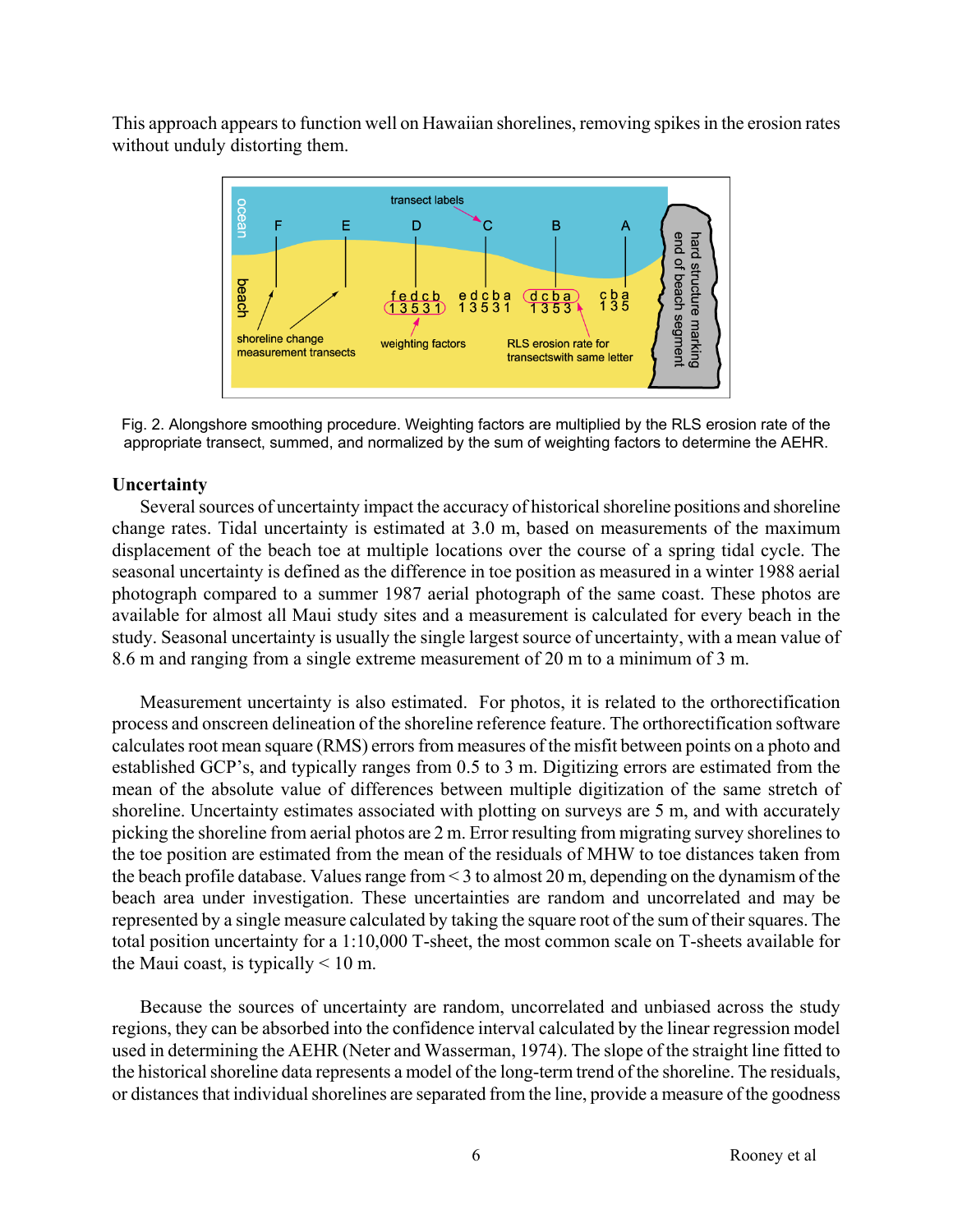of fit. We calculate a model uncertainty associated with every annual erosion hazard rate providing a confidence interval at the  $80<sup>th</sup>$  percentile (Douglass et al. 1999).

## **RESULTS**

There are three segments of significant sandy shoreline on Maui, separated by predominantly basalt cliffs (Figure 3). These are further divided into map areas covering an average of approximately 2 km of coastline. Each segment has a unique wave regime and suite of features characterizing the coast and hinterland.



Fig. 3. Sandy shoreline areas on Maui, Hawaii.

## **West Maui**

The West Maui coast has a generally western exposure with more southerly localities exposed to summer swell patterns as well as local seas generated by Kona storms and hurricanes. The northern localities are exposed to heavy winter swell. Central regions experience refracted energy related to both sets of swell patterns. The West Maui shore is characterized by heavily dissected highlands with watersheds that produce large alluvial fans. Coral reefs, often dominated by calcareous algae, are found along much of this coast. Narrow, often sand depleted, beaches line the shoreline both where reefs are present as well as along open shore. The mean AEHR for West Maui is 0.22 (+/- 0.09) m  $y^{-1}$  and the mean EPR is 0.18 m  $y^{-1}$ . Between 1949 and 1997 the average beach width narrowed by nearly 40 percent over this region. Approximately 3 km of beach has been completely lost in front of coastal armoring in West Maui and approximately 3 km of coastal highway is threatened by chronic erosion over the next thirty years based on the AEHR (Table 1).

## **Kihei**

The Kihei Coast has a generally western exposure but sits in the wave shadow of Molokai, Lanai and Kahoolawe and so only experiences significant swell energy from the south. Local seas generated by Kona storms are also a significant factor in the historical behavior of the shoreline. The Kihei Coast is characterized by relatively young highlands with watersheds that lack heavily dissected valleys. The coastal plain is a flat, sand rich terrace that is fronted by a fringing reef in the central area only. Map areas to the north and south in the region host coral growth on the seafloor but lack a true fringing reef. Narrow, often sand depleted, beaches line the fringing reef while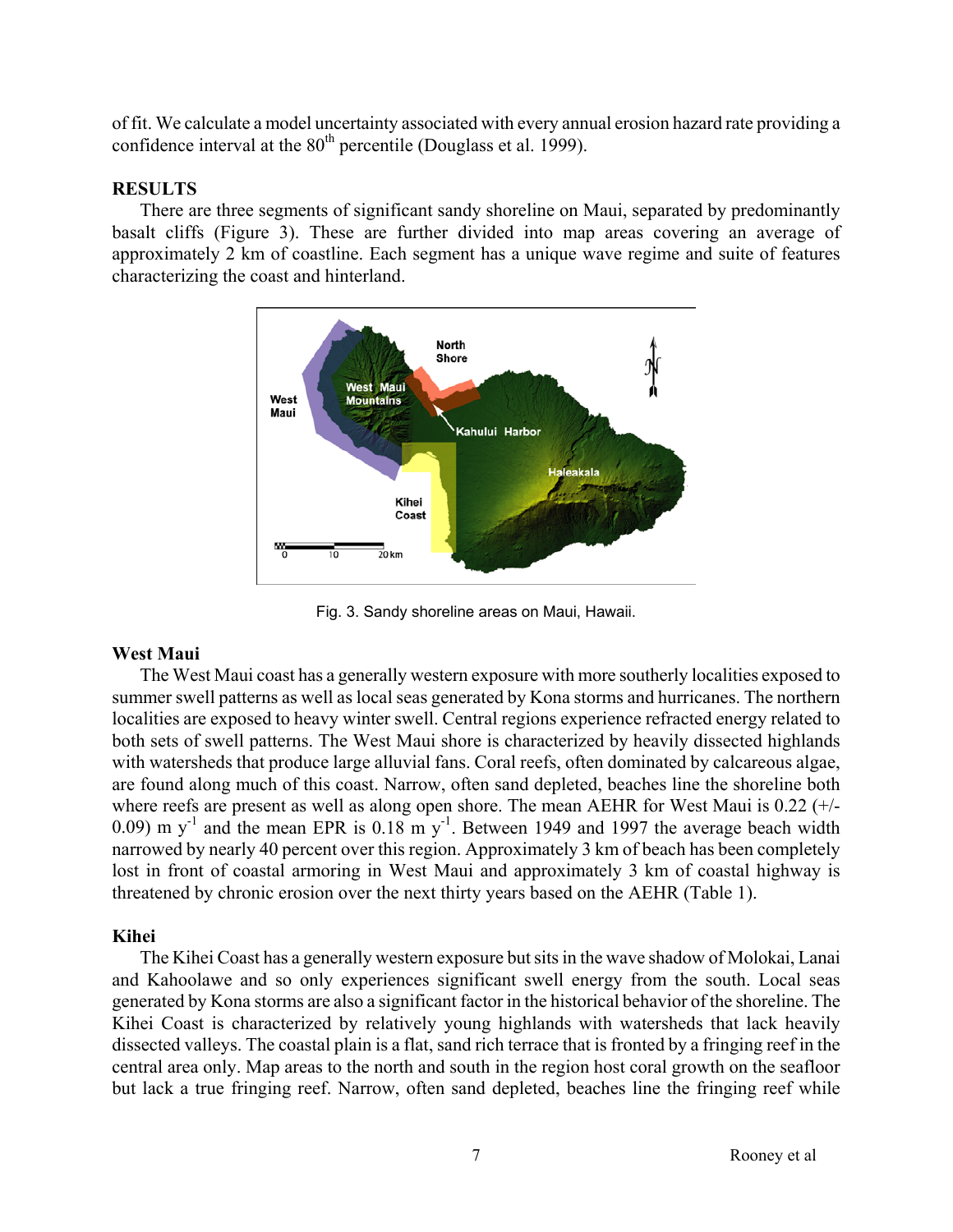generally wider, more sand-rich beaches are found to the south and north where human impact is less. The average annual erosion rate for Kihei is  $0.28$  (+/-  $0.31$ ) m y<sup>-1</sup> and the end point rate is 0.14 m y<sup>-1</sup>. Between 1949 and 1997 the average beach width on the Kihei coast narrowed by 26 percent (Table 3). Total beach loss on the Kihei coast is 2.22 km and over the next 30 years approximately 0.8 km of coastal highway is threatened by erosion hazards (Table 2).

| Table 1. Shoreline Changes, West Maui <sup>+</sup> , Hawaii |                                                     |      |         |                            |                       |                               |  |
|-------------------------------------------------------------|-----------------------------------------------------|------|---------|----------------------------|-----------------------|-------------------------------|--|
| Poster Area                                                 | Mean Rates $(m/yr)$<br><b>AEHR</b><br>EPR<br>Uncert |      |         | $BW^2$<br>Change<br>$(\%)$ | Beach<br>Loss<br>(km) | Highway<br>Threatened<br>(km) |  |
|                                                             |                                                     |      |         |                            |                       |                               |  |
| Hawea & Honolua                                             | $-0.06$                                             | 0.09 | $-0.05$ | $-35$                      | 0.00                  | 0.00                          |  |
| Alaeloa                                                     | $-0.25$                                             | 0.09 | $-0.22$ | $-42$                      | 0.00                  | 0.00                          |  |
| Kahana                                                      | $-0.18$                                             | 0.07 | $-0.12$ | $-36$                      | 0.31                  | 0.05                          |  |
| Honokowai                                                   | $-0.25$                                             | 0.04 | $-0.28$ | $-79$                      | 0.51                  | 0.00                          |  |
| North Kaanapali Beach                                       | $-0.12$                                             | 0.09 | $-0.08$ | $-8$                       | 0.00                  | 0.00                          |  |
| Kaanapali                                                   | $-0.32$                                             | 0.13 | $-0.27$ | $-29$                      | 0.00                  | 0.00                          |  |
| Wahikuli                                                    | $-0.14$                                             | 0.17 | 0.08    | -64                        | 0.06                  | 0.02                          |  |
| Lahaina                                                     | $-0.43$                                             | 0.07 | $-0.41$ | $-51$                      | 0.68                  | 0.52                          |  |
| Puamana                                                     | $-0.27$                                             | 0.04 | $-0.23$ | $-34$                      | 0.26                  | 0.08                          |  |
| Launiupoko                                                  | $-0.22$                                             | 0.05 | $-0.17$ | $-30$                      | 0.56                  | 1.01                          |  |
| Awalua                                                      | $-0.19$                                             | 0.13 | $-0.05$ | $-36$                      | 0.00                  | 0.10                          |  |
| Olowalu                                                     | $-0.17$                                             | 0.11 | $-0.02$ | $-2$                       | 0.00                  | 0.26                          |  |
| Hekili Point                                                | $-0.15$                                             | 0.07 | $-0.16$ | -44                        | 0.42                  | 0.47                          |  |
| Ukumehame & Papalaua                                        | $-0.35$                                             | 0.12 | $-0.30$ | $-22$                      | 0.24                  | 0.60                          |  |
| Average or (Total)                                          | $-0.22$                                             | 0.09 | $-0.16$ | $-37$                      | (3.04)                | (3.11)                        |  |

<sup>1</sup> Data for individual map areas, covering an average of 2 km of shoreline, are listed in order from north to south.<br><sup>2</sup> Boogh width the shore normal horizontal distance between the vegetation line and too of the boogh

<sup>2</sup> Beach width, the shore-normal horizontal distance between the vegetation line and toe of the beach

## **North Shore**

The North Shore has a generally northern exposure and receives seasonal winter North Pacific swells as well as trade wind seas. The shoreline is dominated in the west by cobble and sand beaches, in the central region by sand beaches interrupted by shoreline structures and in the east by sand beaches interspersed with rocky headlands. The North Shore region is characterized by heavy rainfall and run off from the dissected watersheds of the West Maui highlands in the northern map areas. The Kahului area features a sand-rich coastal plain and a fringing reef is found offshore of both northern and central map areas. The eastern portion of the North Shore segment is demarked by a steeper coastal plain and coastline with short pocket beaches in embayments and narrow perched beaches located on low elevation rocky terraces. The average annual erosion rate for the North Shore is 0.38 ( $+/-$  0.13) m y<sup>-1</sup> and the end point rate is 0.29 m y<sup>-1</sup>. Between 1949 and 1997 the average beach width on the North Shore narrowed by 12% (Table 3). Total beach loss for the North Shore is 0.81 km and approximately 0.41 km of highway is threatened by erosion hazards over the next 30 years.

# **DISCUSSION Methodology**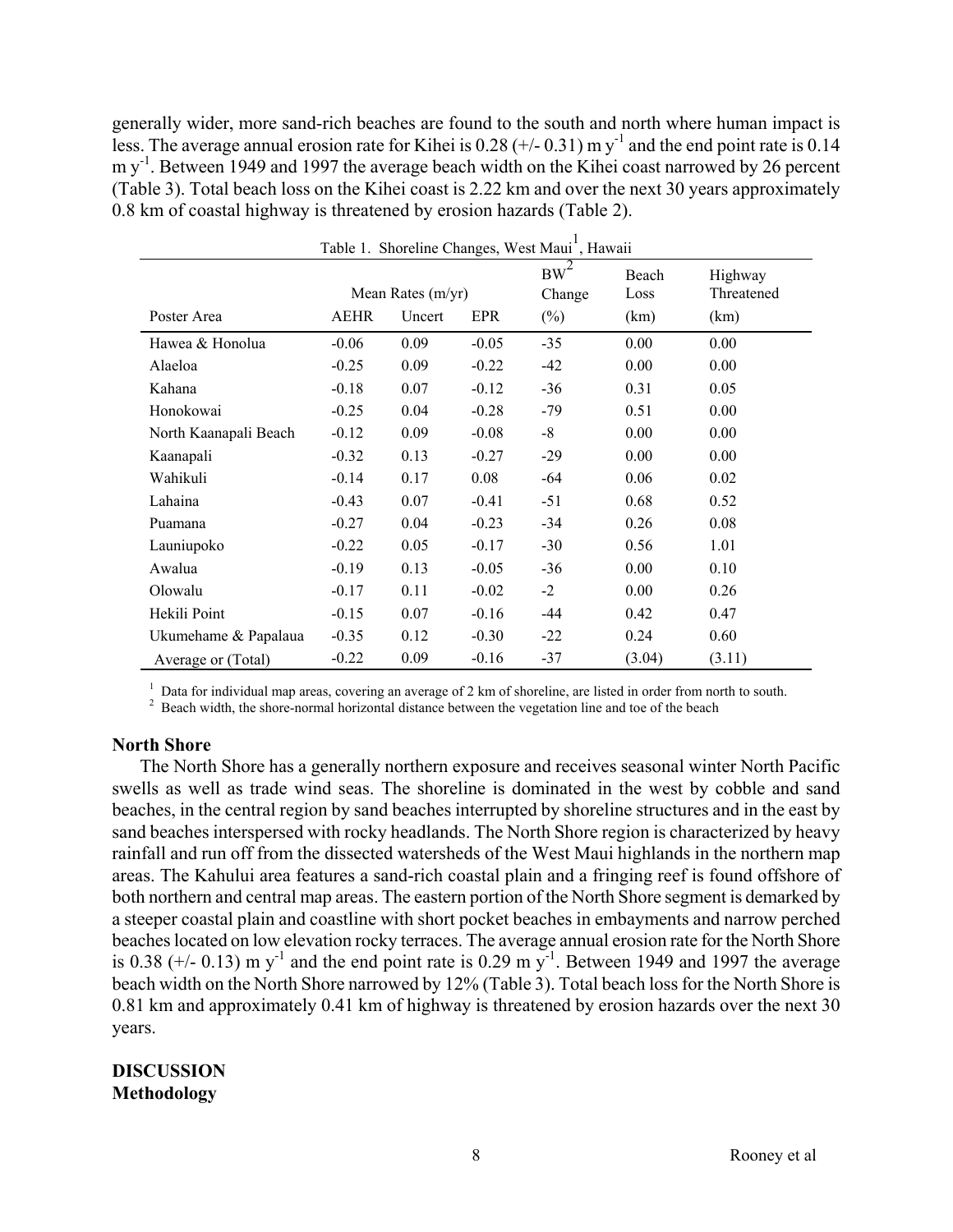For the first time in the state of Hawaii, a highly detailed and accurate analysis of historical shoreline migration has been completed for all the significant sandy shoreline on an entire island. Methods presented above are the result of a continuing evolutionary process, responding to both changes in technology and needs of the coastal management community. The size and scope of the project made it necessary to establish a methodology of determining the rate of shoreline change that was sufficiently robust to handle the multiplicity of coastal processes and histories that characterize the Maui coast as well as maximize the information yield to resource managers. Hence, we provide two rates of change each of which has their advantages and disadvantages. The EPR describes the

| Table 2. Shoreline Changes, Kihei Coast, Maui <sup>1</sup> , Hawaii |                     |        |         |              |               |                       |  |
|---------------------------------------------------------------------|---------------------|--------|---------|--------------|---------------|-----------------------|--|
|                                                                     | Mean Rates $(m/yr)$ |        |         | BW<br>Change | Beach<br>Loss | Highway<br>Threatened |  |
| Poster Area                                                         | <b>AEHR</b>         | Uncert | EPR     | $(\%)$       | (km)          | (km)                  |  |
| Maalaea                                                             | $-0.18$             | 0.02   | $-0.15$ | -9           | 0.40          | 0.16                  |  |
| Kealia Pond                                                         | $-0.18$             | 0.02   | $-0.18$ | $-10$        | 0.00          | 0.38                  |  |
| North Kihei                                                         | $-0.21$             | 0.09   | $-0.18$ | $-30$        | 0.14          | 0.20                  |  |
| Kawililipoa                                                         | $-0.24$             | 1.49   | 0.43    | $-26$        | 0.00          | 0.00                  |  |
| Halama St./Kalama Park                                              | $-0.61$             | 0.61   | $-0.27$ | $-83$        | 1.50          | 0.09                  |  |
| Kamaoles                                                            | $-0.34$             | 0.06   | $-0.34$ | $-5$         | 0.00          | 0.00                  |  |
| North Wailea                                                        | $-0.29$             | 0.10   | $-0.45$ | $-36$        | 0.06          | 0.00                  |  |
| South Wailea                                                        | $-0.30$             | 0.21   | $-0.05$ | $-26$        | 0.03          | 0.00                  |  |
| Big Beach/Makena                                                    | $-0.20$             | 0.17   | $-0.04$ | $-10$        | 0.08          | 0.00                  |  |
| Average or (Total)                                                  | $-0.28$             | 0.31   | $-0.14$ | $-26$        | (2.21)        | (0.83)                |  |

<sup>1</sup> Data for individual map areas, covering an average of 2 km of shoreline, are listed in order from north to south.<br><sup>2</sup> Boogh width the shore normal horizontal distance between the vegetation line and too of the boogh

<sup>2</sup> Beach width, the shore-normal horizontal distance between the vegetation line and toe of the beach.

| raone 5. Shorenne Changes, Forum Shore, Maur., Frawan |                                                     |      |         |                                     |                       |                               |
|-------------------------------------------------------|-----------------------------------------------------|------|---------|-------------------------------------|-----------------------|-------------------------------|
| Poster Area                                           | Mean Rates $(m/yr)$<br><b>AEHR</b><br>EPR<br>Uncert |      |         | BW <sup>-</sup><br>Change<br>$(\%)$ | Beach<br>Loss<br>(km) | Highway<br>Threatened<br>(km) |
| Waihee                                                | $-0.20$                                             | 0.08 | $-0.04$ | $-13$                               | 0.00                  | 0.00                          |
| Waiehu                                                | $-0.21$                                             | 0.08 | $-0.11$ | $-31$                               | 0.12                  | 0.06                          |
| Kahului Harbor                                        | $-0.52$                                             | 0.12 | $-0.21$ | $-32$                               | 0.35                  | 0.35                          |
| Kanaha                                                | $-0.27$                                             | 0.12 | $-0.27$ | 31                                  | 0.11                  | 0.00                          |
| Sprecklesville                                        | $-0.49$                                             | 0.15 | $-0.49$ | $-21$                               | 0.08                  | 0.00                          |
| Baldwin                                               | $-0.64$                                             | 0.21 | $-0.67$ | $-21$                               | 0.06                  | 0.00                          |
| Kuau                                                  | $-0.29$                                             | 0.17 | $-0.26$ | 4                                   | 0.08                  | 0.00                          |
| Average or (Total)                                    | $-0.37$                                             | 0.13 | $-0.29$ | $-12$                               | (0.80)                | (0.41)                        |

Table 3. Shoreline Changes, North Shore, Maui<sup>1</sup>, Hawaii

<sup>1</sup> Data for individual map areas, covering an average of 2 km of shoreline, are listed in order from north to south.<br><sup>2</sup> Beach width, the shore-normal horizontal distance between the vegetation line and toe of the beach.

longest possible trend in shoreline change and minimizes the potential for inaccuracies due to shortterm shoreline fluctuations. However, either (or both) of the two shorelines used to determine the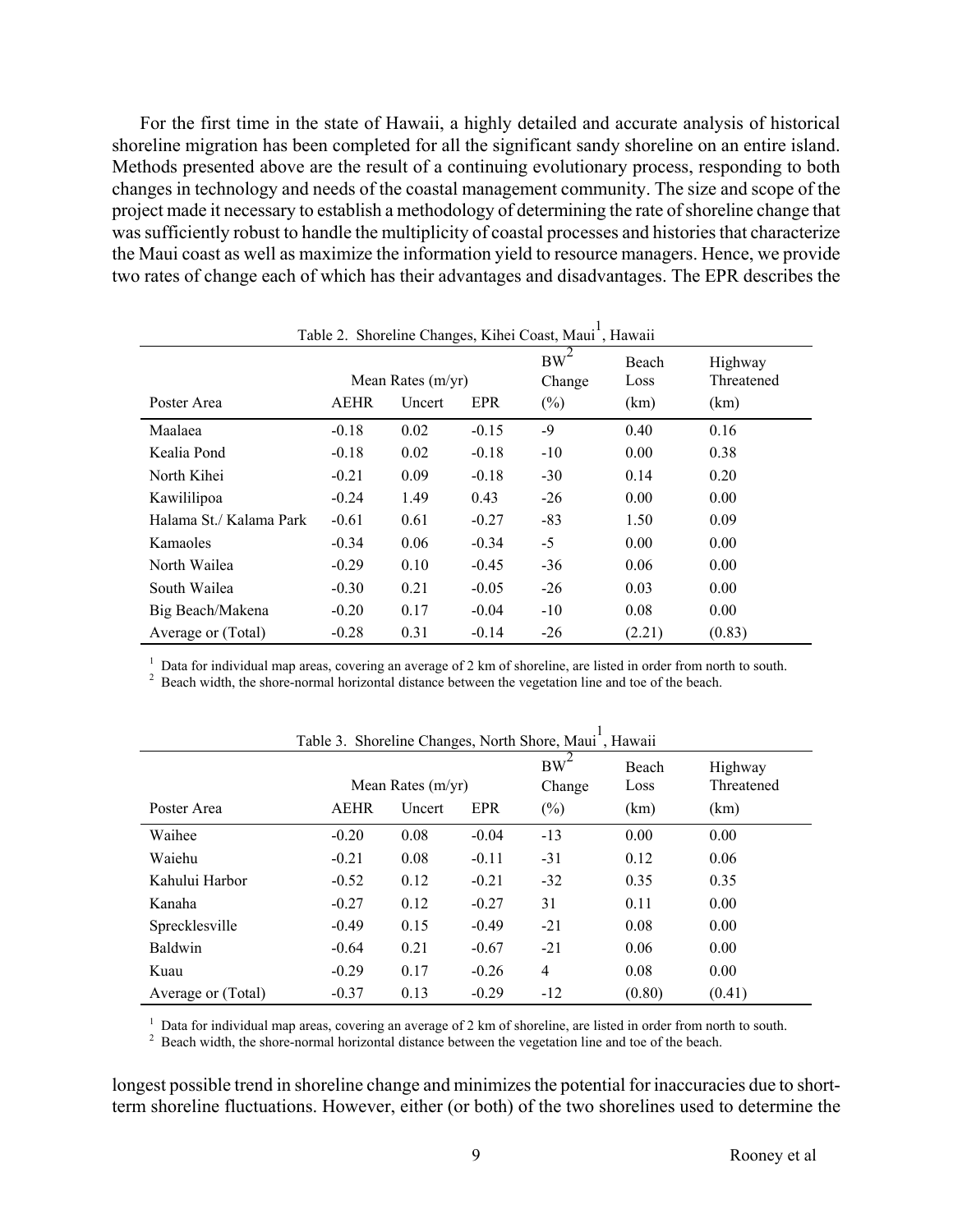EPR might itself be the product of a short-term fluctuation. Additionally it relies upon a T-sheet shoreline that is less accurate than a photogrammetrically corrected shoreline. The AEHR utilizes a reweighted linear regression and smoothing procedure to determine the trend in shoreline change. Calculating a reweighted dataset is a robust method of minimizing inaccuracies due to short-term shoreline fluctuations. One potential problem with this method is that the AEHR frequently ignores recent accelerations in shoreline erosion and so may not fully alert coastal managers to impending beach loss nor reflect the full hazard incident to landowners. That is, there may be cases where the true erosion rate is underestimated. It is also important to acknowledge that both the EPR and AEHR methods provide a description of chronic rather than episodic erosion rates.

It has been suggested that by assigning some shoreline positions a weight of zero we are not using all of the data available. This is not the case. All historical shoreline positions are considered, but the trend is determined from that portion of the data that best defines a trend. For clean orderly datasets with an obvious trend, the RLS regression gives results almost identical to those from an LS regression. For shoreline positions with even a single outlier data point, which is very often the case in Hawaii, the LS regression has a marked tendency to incorrectly identify the trend of the shoreline. The RLS regression however will continue to accurately identify the trend until half the data points are no longer representative to the long-term trend of the shoreline. This procedure also effectively removes extreme shorelines that fall off trend due to storm impacts, seasonal processes and human impacts so that the effect of these uncertainties significantly altering an erosion rate is unlikely.

On several beaches, significant jumps in alongshore variation in erosion rate may be an artificial result of the linear regression procedure and random variation in shoreline position. To minimize these problems, an alongshore smoothing procedure, tuned to the spatial scale of Hawaiian beach dynamics, is introduced. The minor error introduced along some transects is heavily outweighed by the advantages gained in reducing spikes in erosion rates between adjacent transects that clearly do not reflect how the shoreline will move in the future.

#### **Results**

Reasons for chronic erosion patterns are much harder to discern than the magnitude and timing of changes. However, the data described above provide researchers with important information for determining the cause of erosion in later studies. Additional studies have begun to mine these data in an effort to improve understanding of the causes of shoreline erosion on Maui. Eversole (2002) calculates the historical sediment budget for a site in the center of the West Maui coastal segment. He found that erosion over the 48 yr period of study (1949 – 1997) was mostly related to the episodic occurrence of Kona storms (early 1960's) and Hurricane Iniki (1992). The beach (430,000  $\text{m}^3$ ) experienced 220,000 m<sup>3</sup> of gross change over the period. Of this, 62 percent was attributed to storm erosion, another 33 percent was accreted and 5 percent (a budget residual) was attributed to erosion due to relative sea-level rise. This residual erosion occurs in the form of slow but chronic shoreline recession equivalent to 73,000 m<sup>3</sup> over the  $\sim$  50 year period.

Rooney and Fletcher (2000) calculate the historical sediment budget for a 5 km segment of the north central Kihei coast. They found that between 1912 and 1949, the southern part of this area experienced erosion while the northern portion accreted. The most severe erosion occurred along the southern portion of their study site, averaging -1.8 m/y-1. In successively later years, the focus of erosion migrated almost 2 km north while the northern end of the site continued accreting. A shift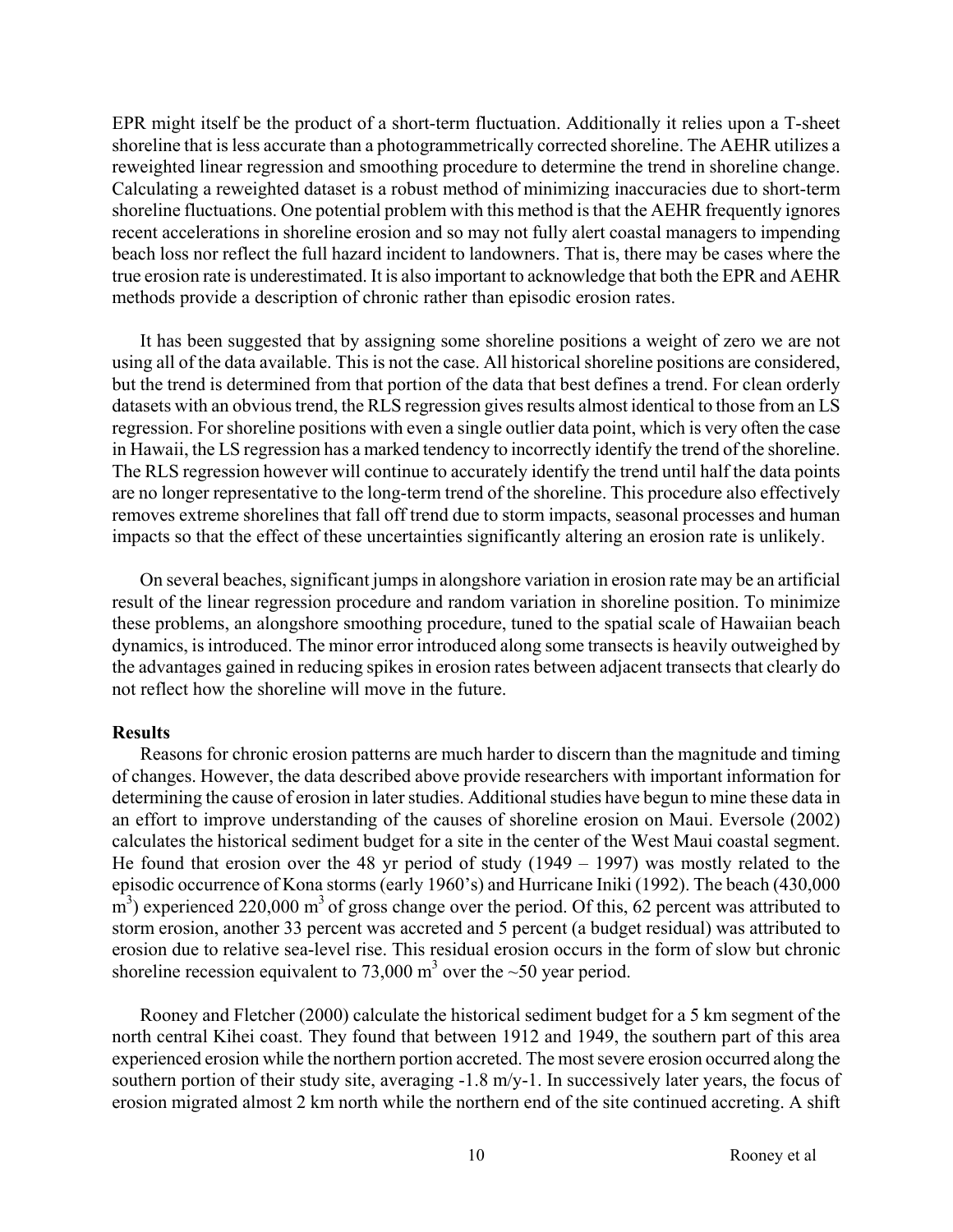from net accretion to erosion across the entire area started around 1975. Low rates of net sediment transport since 1975 are primarily due to sediment impoundment by coastal armoring. They identify the combined influence of coastal armoring and a series of strong Kona storms associated with an earlier phase of the Pacific Decadal Oscillation that transported sediment to the north, opposite the present regime, as being responsible for recent erosion trends.

Although no specific research has been published regarding the causes of erosion patterns on the North Shore, local residents report that extensive run-up associated a large tsunami last century caused extensive shoreline recession. This is consistent with our observations of a large offset between the T-sheet shoreline of 1912 and the earliest photographic shoreline in 1949. The 1946 tsunami, which killed over 100 people throughout Hawaii, occurred immediately prior to the 1949 photo series and is a likely candidate for causing the observed erosion. Widespread sand mining to furnish lime for agriculture also took place for decades along the North Shore and is likely to have contributed to erosion in some areas.

Although not necessarily representative of all shoreline areas, results from both of the Kihei and West Maui sites suggest that interannual to century scale shoreline sediment dynamics are strongly influenced by PDO and ENSO-related storm variability. Both Kona storm and hurricane activity is modulated by the phase of the PDO and ENSO. Konas tend to occur with greater frequency during negative phases of the PDO and La Niña periods (Rooney, 2002). Hurricane activity on the other hand increases during El Niño periods, and appears to coincide with positive PDO phases as well (Chu and Clark, 1999; Chu, 2002; Clark and Chu, 2002). Hence, shoreline change patterns may reflect periods of enhanced storminess on the decadal scale in the history of some beaches

Human impacts, although also difficult to quantify, are likely to be important as well. Damaging practices such as impounding coastal plain sand with armoring and removing beach sand for lime production have been widespread along the Maui shoreline. It is unlikely that their cumulative impact is insignificant. These are especially likely to be important given the slow rate of sediment production associated with fringing reefs (Harney et al., 1999; Rooney and Fletcher, 2000). Given that largest sediment reservoirs maintaining most Hawaiian beaches lie immediately landward of them on the coastal plain, it seems appropriate to infer that sand impoundment and sand mining act to destabilize Maui beaches rendering them vulnerable to storm impacts governed by regional-scale climatic processes. We note that erosion rates on Maui's north shore are about double those on the western and Kihei sides of the island. Although experiencing erosion rates twice as large, beachwidths on the relatively undeveloped north shore have decreased half as much as those on the more developed and partially armored Kihei and West Maui coastlines.

All the main Hawaiian Islands are exposed to approximately similar storm histories. Hence, it is significant to note that Richmond et al. (2000) identify Maui as having island-wide erosion rates that exceed those on the other islands (Figure 4). On other islands the mean shoreline change rates are low and generally lie within the statistical uncertainties of the methods used. We infer from this pattern that variations in relative sea level rise (RSLR) may be a part of the reason for Maui's greater erosion rate. Although no definitive, widely accepted relationship has yet been established between sandy shoreline behavior and RSLR, it has been proposed by numerous authors that sea level increases do lead to beach recession (c.f., Leatherman et al., 2000). Tide gauge data from Hawaii reveals that Maui is experiencing a RSLR that is ~40% greater than that on Oahu or Kauai.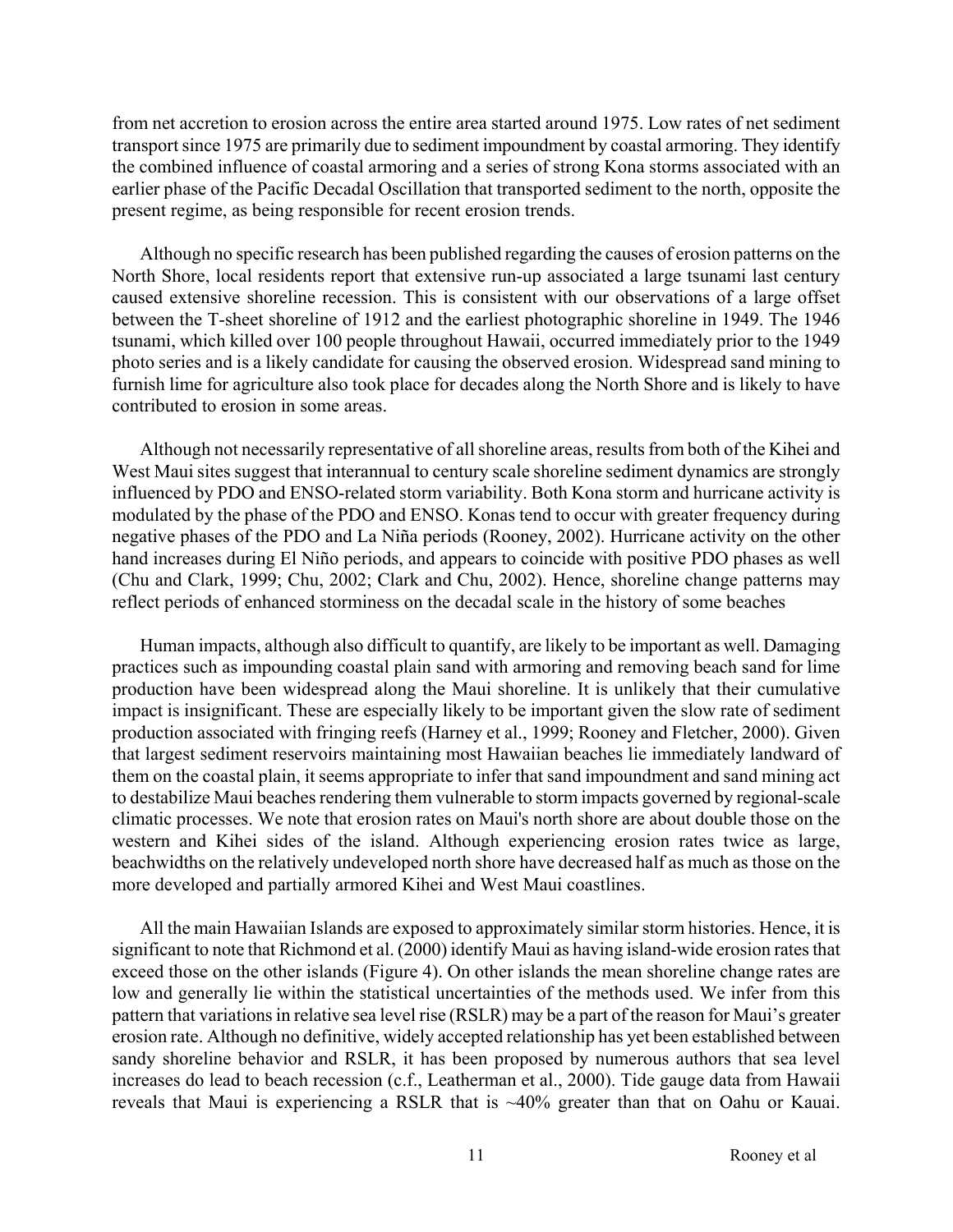However, RSLR on the island of Hawaii is larger still, yet erosion rates there are significantly less than those on Maui. Explaining this contradiction remains a challenging research objective whose answer may enhance our understanding of the role of RSLR on shoreline sediment dynamics of oceanic islands.



Fig. 4. Island wide erosion and relative sea level rise.

## **Management**

Other issues still requiring resolution include how AEHRs will be updated, and ways to take advantage of future studies that improve existing projections of erosion hazards. A statewide general permit for small-scale beach renourishment has recently become available in Hawaii. Decreases in net erosion rates resulting from this potentially valuable beach management tool need to be addressed as well. Considering the significant role of human impacts to the Maui beach environment and given the economic and natural resource value of beaches to the Maui economy, it is appropriate for the Maui Administration to continue their recent efforts to implement the most effective measures possible for managing beach resources.

## **CONCLUSIONS**

Sandy beaches are a primary attraction driving the visitor industry on Maui. We document the island-wide degradation of this valuable resource with a high degree of accuracy and spatial resolution. More than a quarter of the recreationally usable beach area has eroded away over the past half century and 5.25 km of beach has been completely lost, almost all of which has been in front of seawalls and revetments protecting poorly sited buildings and infrastructure. Movement of historical shorelines and landward beach boundaries every 20 m along sandy coastlines over the past century provide the data necessary to improve the beach management regime to one based on hazard avoidance. A statistically robust method is presented to project future chronic erosion hazards while minimizing the undue influence of episodic storm and wave events. The mean island-wide AEHR and EPR are estimated to be -0.28 m  $y^{-1}$   $\pm$  0.16 m y<sup>-1</sup> and -0.19 m y<sup>-1</sup> respectively. The mean AEHR may underestimate the erosion hazard in some areas, but suggests that over the next 30 years, an additional 4 km of highway will be threatened, with the beach currently in front of it lost as well.

## **ACKNOWLEDGEMENTS**

Funding for this study was made available by the U.S. Geological Survey, the Hawaii sea Grant College, the NOAA Coastal Services Center, Maui County and the Hawaii Coastal Zone Management Program. We gratefully acknowledge advice and assistance provided by Mike Rink (NOAA), Daren Suzuki, Matt Niles (Maui Co.), Kevin Bodge (Olsen Engineering, Inc.), Cheryl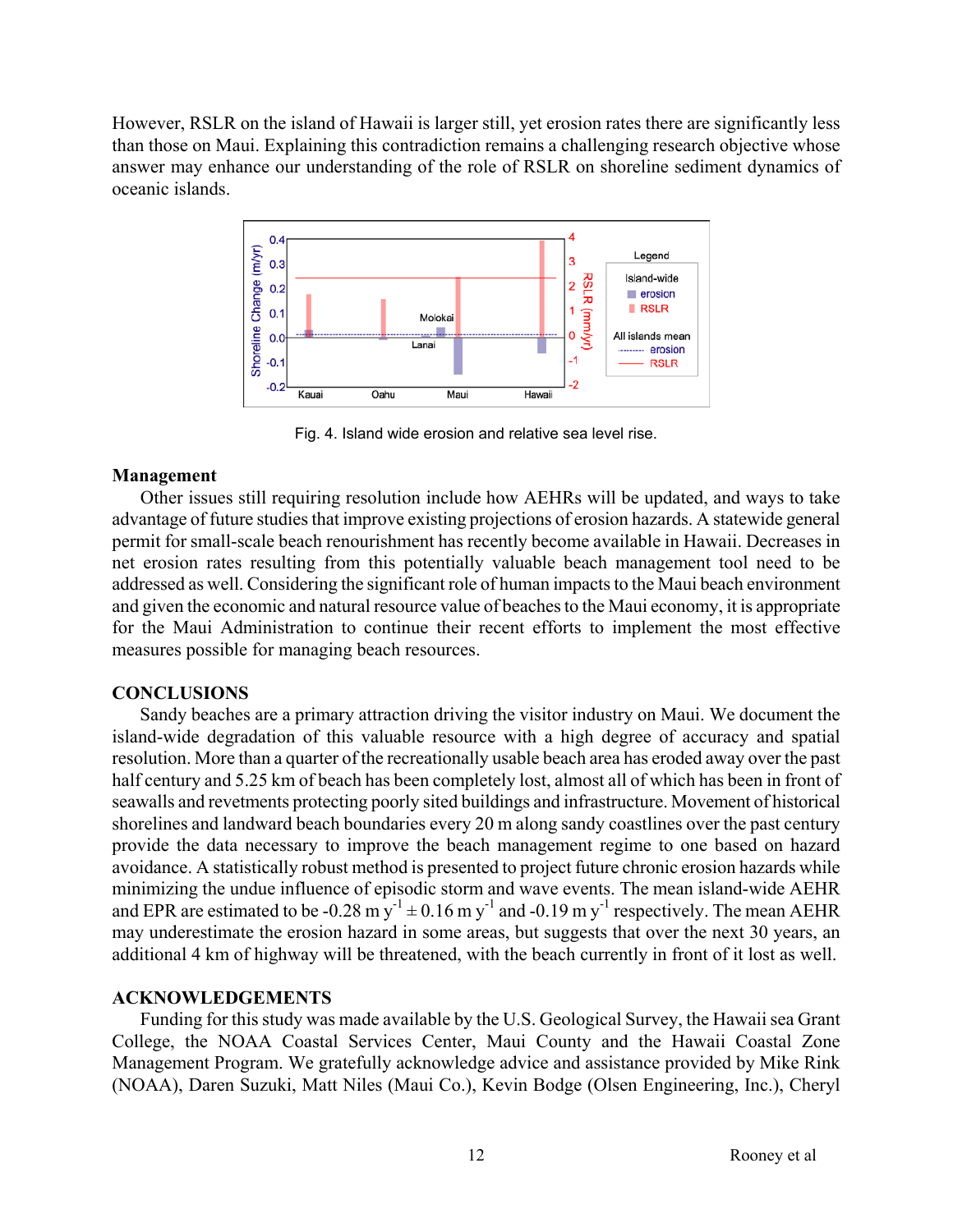Hapke, Tom Reiss and Abby Sallenger (USGS), Zoe Norcross (UH Sea Grant) and Mary Engels, Ayesha Genz, Rob Mullane, Ole Kaven and Eden Fierstein (UH Coastal Geology Group).

## **REFERENCES**

- Bauer, B.O. and Allen, J.R., 1995. Beach steps: an evolutionary perspective. *Marine Geology,*  123: 143-166*.*
- Bay, J. and Bay, M. 1996. *Reducing Hazards In Shoreline Areas: Policy And Legal Options*. The Coastal Aquisition Project, Phase II, Hawaii Coastal Zone Management Program, 15 pp.
- Bodge, K.R. 1998. Beach management and restoration. First Regional Conference on Coastal Erosion Management in Hawaii and other Pacific Islands. Abstracts with programs, University of Hawaii Sea Grant College Program.
- Bodge, K.R. 2000. Engineering design for beach nourishment. The National Beach Preservation Conference. Abstracts with programs, University of Hawaii Sea Grant College Program.
- Calhoun, R.S. and Fletcher, C.H.1996. Late Holocene Coastal Plain Stratigraphy and Sea-Level History at Hanalei, Kauai, Hawaiian Islands. *Quaternary Research*, 45: 47-58.
- Calhoun, R.S., Fletcher, C.H., and Harney, J.N. 2002. A budget of marine and terrigenous sediments, Hanalei Bay, Kauai, Hawaiian Islands. *Sedimentary Geology,* 150: 61-87.
- Chu, P. and Clark, J.D. 1999. Decadal variations of tropical cyclone activity over the central North Pacific. *Bulletin of the American Meteorological Society*, 80(9): 1875-1881.
- Chu, P. 2002. Large-scale circulation features associated with decadal variations of tropical cyclone activity over the central North Pacific. *Journal of Climate*, 15:2678-2689.
- Clark, J.D. and Chu, P. 2002. Interannual variations of tropical cyclone activity over the central North Pacific. *Journal of the Meteorological Society of Japan,* 80(3):403-418.
- Crowell, M., Leatherman, S.P., and Buckley, M. K., 1993. Shoreline change rate analysis: Long term versus shore term data. *Shore and Beach*, 61 (2): 13-20.
- Crowell, M., Douglas, B.C., and Leatherman, S.P., 1997. On forecasting future shoreline positions: A test of algorithms. *Journal of Coastal Research*, 13(4): 1245-1255.
- Dolan, R., Fenster, M.S. and Holme, S.J. 1991. Temporal analysis of shoreline recession and accretion. *Journal of Coastal Research*, 7(3): 723-744.
- Douglass, S.L., Sanchez, T.A., and Jenkins, S., 1999. Mapping erosion hazard areas in Baldwin County, Alabama and the use of confidence intervals in shoreline change analysis, *Journal of Coastal Research*, Special Issue No. 28: 95-105.
- Eversole, D., 2002. *Large scale beach change, Kaanapali, Hawaii*. M.S. Thesis, University of Hawaii, 96 pp.
- Fenster, M.S., Dolan, R. and Elder, J.F. 1993. A new method for predicting shoreline positions from historical data. *Journal of Coastal Research,* 9(1): 147-171.
- Fenster, M.S., Dolan, R. and Morton, R.A. 2001. Coastal sotrms and shoreline change: signal or noise? *Journal of Coastal Research,* 17(3): 714-720.
- Fletcher, C.H. 1998. *Coastal Erosion Management Plan* (COEMAP). State of Hawaii, Department of Land and Natural Resources, Coastal Lands Program, 85 pp.
- Foster, E.R. and Savage, R.J. 1989. Methods of Historical Shoreline Analysis. In: Magoon, O.T., Converse, H., Miner, D. Torbin, L.T. and Clark, D (Editors), *Proceedings Coastal Zone '89,* ASCE 5: 4434-4448.
- Galgano, F.A, Douglas, B.C. and Leatherman, S.P. 1998. Trends and variability of shoreline position. *Journal of Coastal Research,* Special Issue no. 26: 282-291.
- Gibbs, A.E., Richmond, B.M., Fletcher, C.H., and Hilman, K.P., 2002. Hawaii Beach